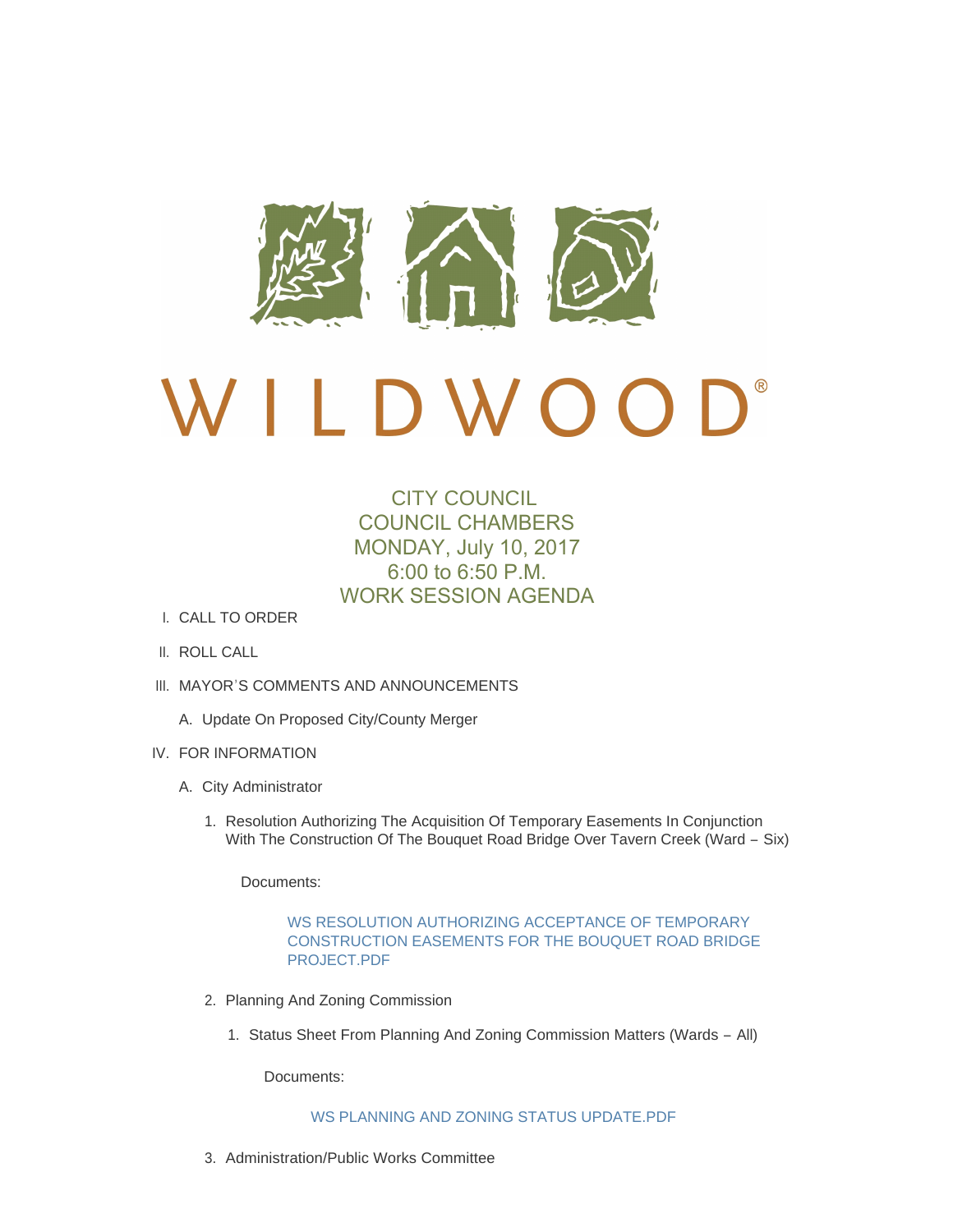1. Design Consultant For Forby Road Box Culvert (Ward - Six)

Documents:

#### [WS DESIGN CONSULTANT FOR FORBY ROAD BOX CULVERT](http://cityofwildwood.com/AgendaCenter/ViewFile/Item/11429?fileID=16304)  REPLACEMENT.PDF

2. Resolution Authorizing An Agreement With Native Landscape Solutions For Maintenance Of Stormwater Management Areas (Wards – One And Five)

Documents:

### WS RESOLUTION AUTHORIZING AN AGREEMENT WITH NATIVE [LANDSCAPE SOLUTIONS FOR MAINTENANCE OF STORMWATER](http://cityofwildwood.com/AgendaCenter/ViewFile/Item/11430?fileID=16305)  MANAGEMENT AREAS.PDF

- 4. Board Of Public Safety
	- 1. Intersection Stop Restrictions On Pond Grover Loop Road At Lafayette Trails Drive And Pond-Grover Loop Road At Sentier Drive (Ward – Six)

Documents:

# WS INTERSECTION STOP RESTRICTIONS ON POND-GROVER [LOOP ROAD AT LAFAYETTE TRAILS DRIVE AND POND-GROVER](http://cityofwildwood.com/AgendaCenter/ViewFile/Item/11432?fileID=16306)  LOOP ROAD AT SENTIER DRIVE.PDF

- Wildwood Celebration Commission 5.
	- 1. Overview Of First Official Meeting And Actions (Wards All)

Documents:

## [WS WILDWOOD CELEBRATION COMMISSION UPDATE.PDF](http://cityofwildwood.com/AgendaCenter/ViewFile/Item/11434?fileID=16307)

6. Rural Internet Access Committee Update (Wards - All)

Documents:

### [WS RURAL INTERNET ACCESS UPDATE.PDF](http://cityofwildwood.com/AgendaCenter/ViewFile/Item/11435?fileID=16308)

7. Construction Project Update (Wards - All)

Documents:

# [WS CONSTRUCTION PROJECT UPDATE 7-5-2017.PDF](http://cityofwildwood.com/AgendaCenter/ViewFile/Item/11436?fileID=16309)

- V. FOR ACTION
	- A. Referral Of Planning And Zoning Commission's Letter Of Recommendation On P.Z. 4-17 City Of Wildwood Planning And Zoning Commission, C/O Department Of Planning, 16860 Main Street, Wildwood, Missouri 63040

A request to review and consider possible amendments to the City of Wildwood's Zoning Ordinance – Chapter 415.420 Sign Regulations For All "C" and